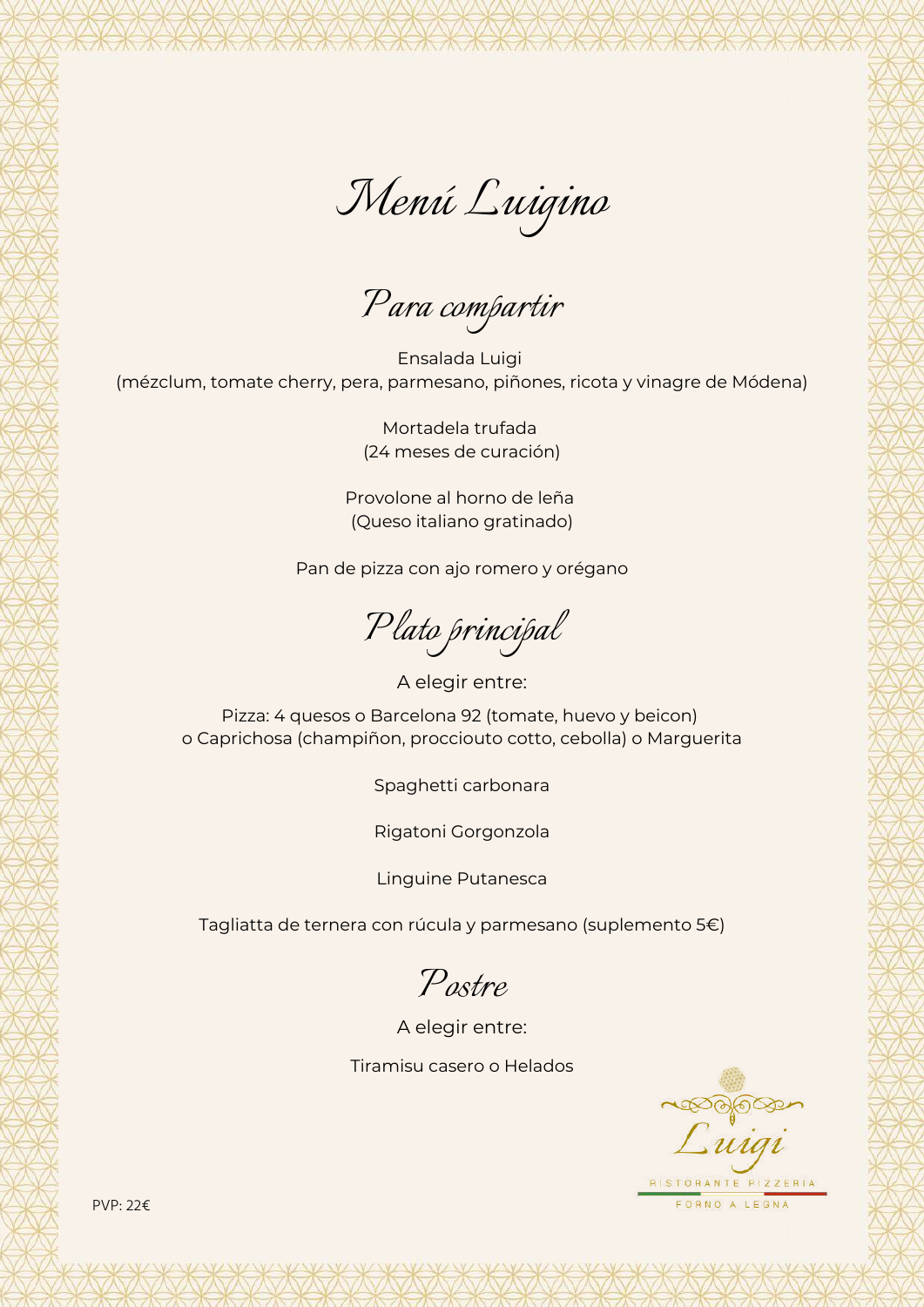

*Para compartir*

Mortadela de trufa (24 meses de curación)

Ensalada de Foie (Rúcula, prosciutto San Daniele, nueces caramelizadas, tomate cherry, grana padano y foie)

Provolone al horno de leña (Queso italiano gratinado)

Pan de pizza con ajo, romero y orégano

*Plato principal*

Cappelaccio di Búfala e basilico A elegir entre:

Calamari a la plancha

Ñoquis con gorgonzola y nueces

Pizza 4 quesos o Caprichosa o Cabrizza

Tagliatta de ternera con rúcula y parmesano (suplemento 5€)

*Postre*

A elegir entre:

Tiramisú casero o Helados

Luigi FORNO A LEGNA

PVP: 28€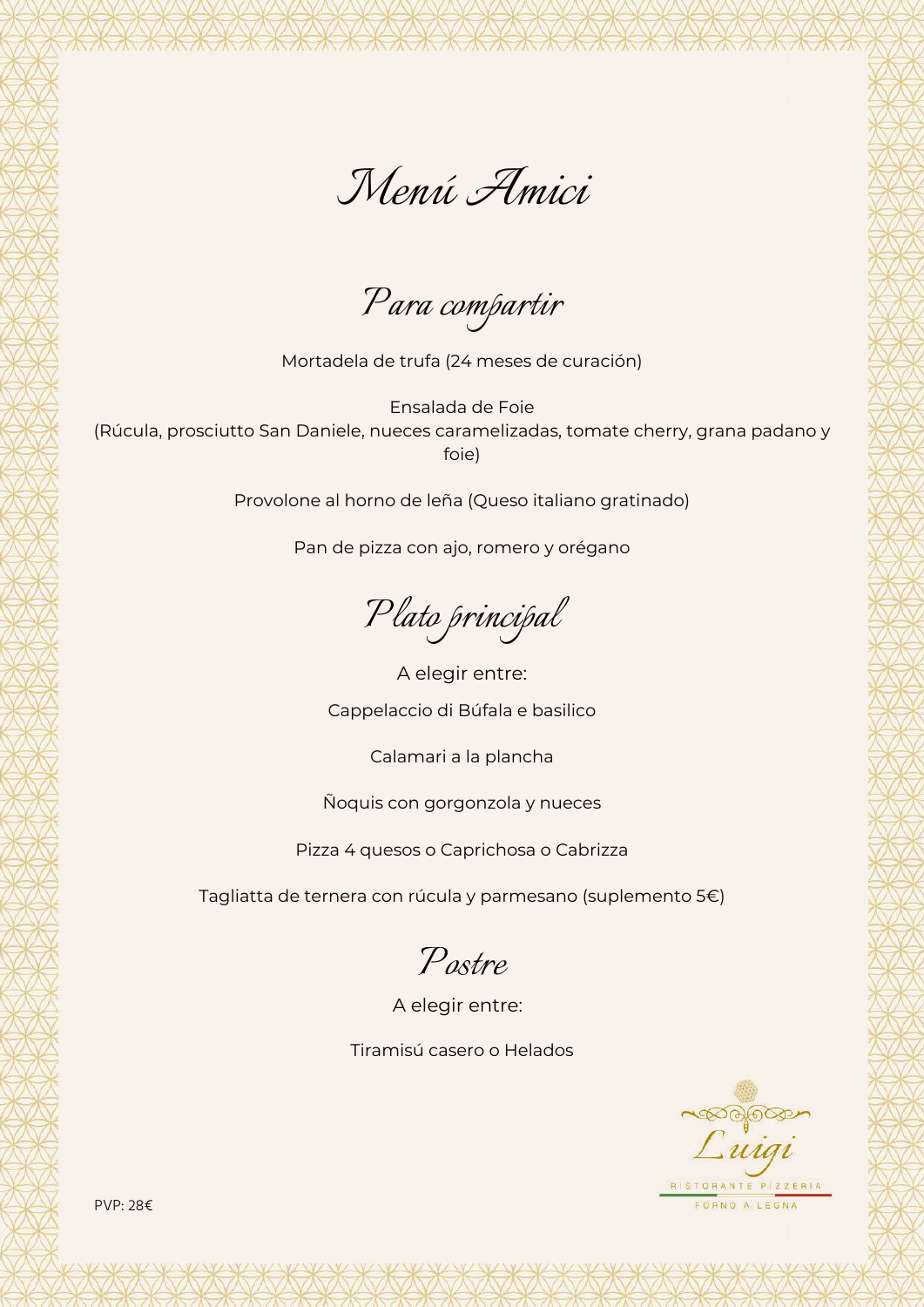

*Para compartir*

Selección de embutidos italianos D.O.P (mortadela de trufa, bresaola, prosciutto San Danielle, parmesano 24 meses de maduración)

Ensalada de burrata con pesto y piñones tostados

Tartar de salmón con aguacate

Mejillones con tomate, ajo y albahaca

Involtini di melanzane (Rollito de berenjena con queso, jamón cocido, salsa de tomate, parmesano y salsa de pesto)

*Plato principal*

Pizza Alfrecito, Luigi, Margherita y Salmone A elegir entre:

Solomillo con puré de calabaza, lardo y reducción de vino

Ravioles de trufa y setas funghi porcini

Ravioli de calabaza con crema de parmesano

Spaghetti quadrati con gambas y lima

*Postre*

A elegir entre:

Helado o Tiramisu o Panna cotta

 $\sim$   $\sim$   $\sim$ Luigi STORANTE PIZZERIA ORNO A LEGNA

PVP: 40€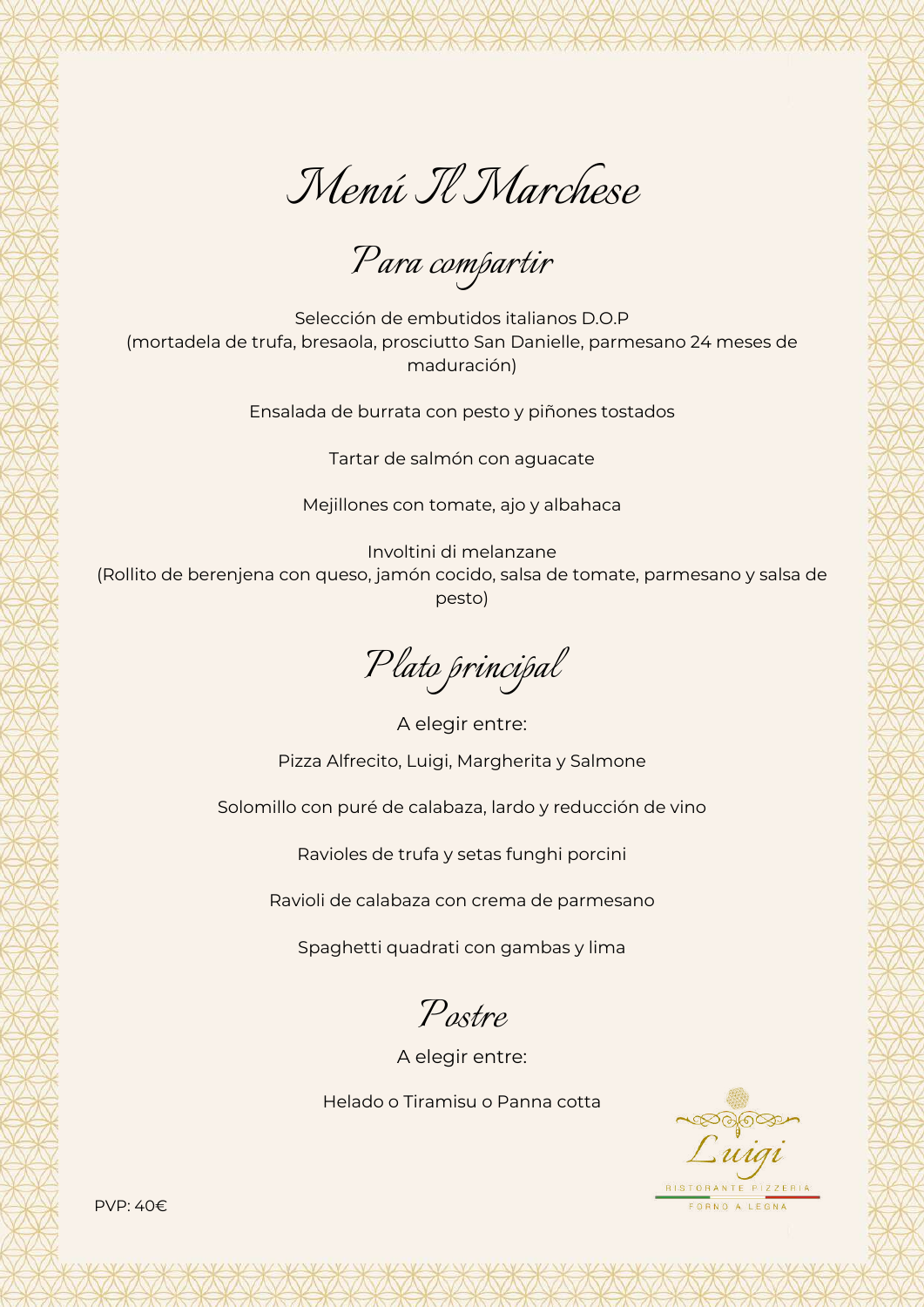*To Shares*

Luigi Salad (mézclum, cherry tomato, pear, parmesan, pine nuts, ricotta and Modena vinegar)

Mortadella with truffle (24 months healing)

Provolone cheese cooked in wood oven (italian cheese gratin)

Pizza bread with garlic, rosemary and oregano

*Main dish*

To choose between:

Pizza: 4 Cheeses or Barcelona 92 (tomato, egg and bacon) or Caprichosa (mushroom, boiled ham, onion) or Marguerita

Spaghetti carbonara

Rigatoni Gorgonzola

Linguine Putanesca

Beef tagliatta with arugula and parmesan (€ 5 supplement)

*Dessert*

To choose between:

Homemade tiramisu or Ice cream

Suigi RISTORANTE PIZZERIA

FORNO A LEGNA

Glass of Prosecco Zardetto

Public Price: 25€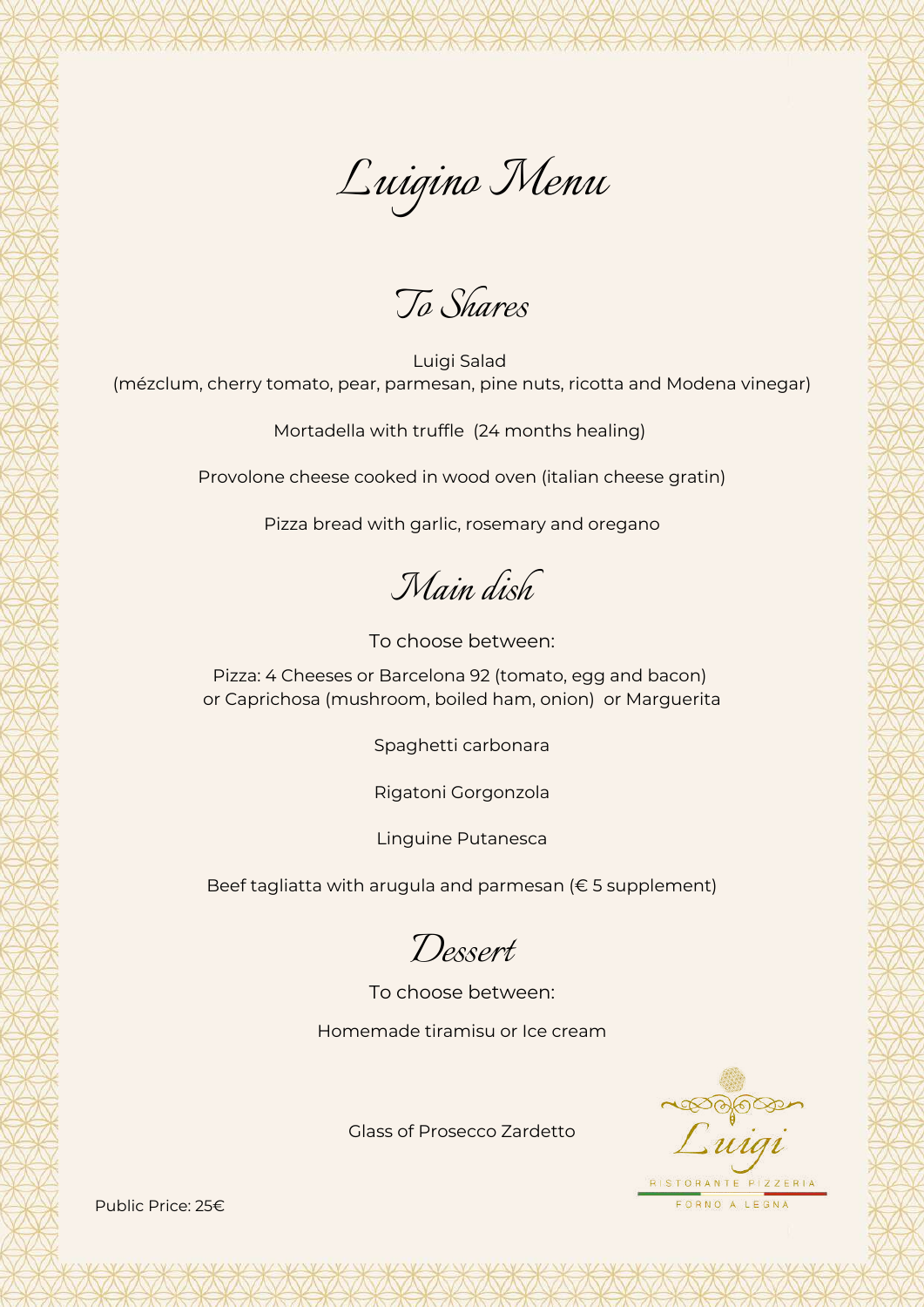

*To share*

Mortadella with truffle (24 months healing)

Foie Salad (Rocket, San Daniele prosciutto, caramelized walnuts, cherry tomato, grana Padano and foie)

Provolone cheese cooked in wood oven (italian cheese gratin)

Pizza bread with garlic, rosemary and oregano

*Main dish*

To choose between:

Búfala Cappelaccio

Grilled Squid Gnocchi with gorgonzola and walnuts sauce

Pizza 4 Cheeses or Caprichosa or Cabrizza

Beef tagliata with arugula and parmesan (5 euros supplement)

*Dessert*

To choose between:

Hoemade tiramisu or Ice cream



Glass of Prosecco Zardetto

Public Price: 31€